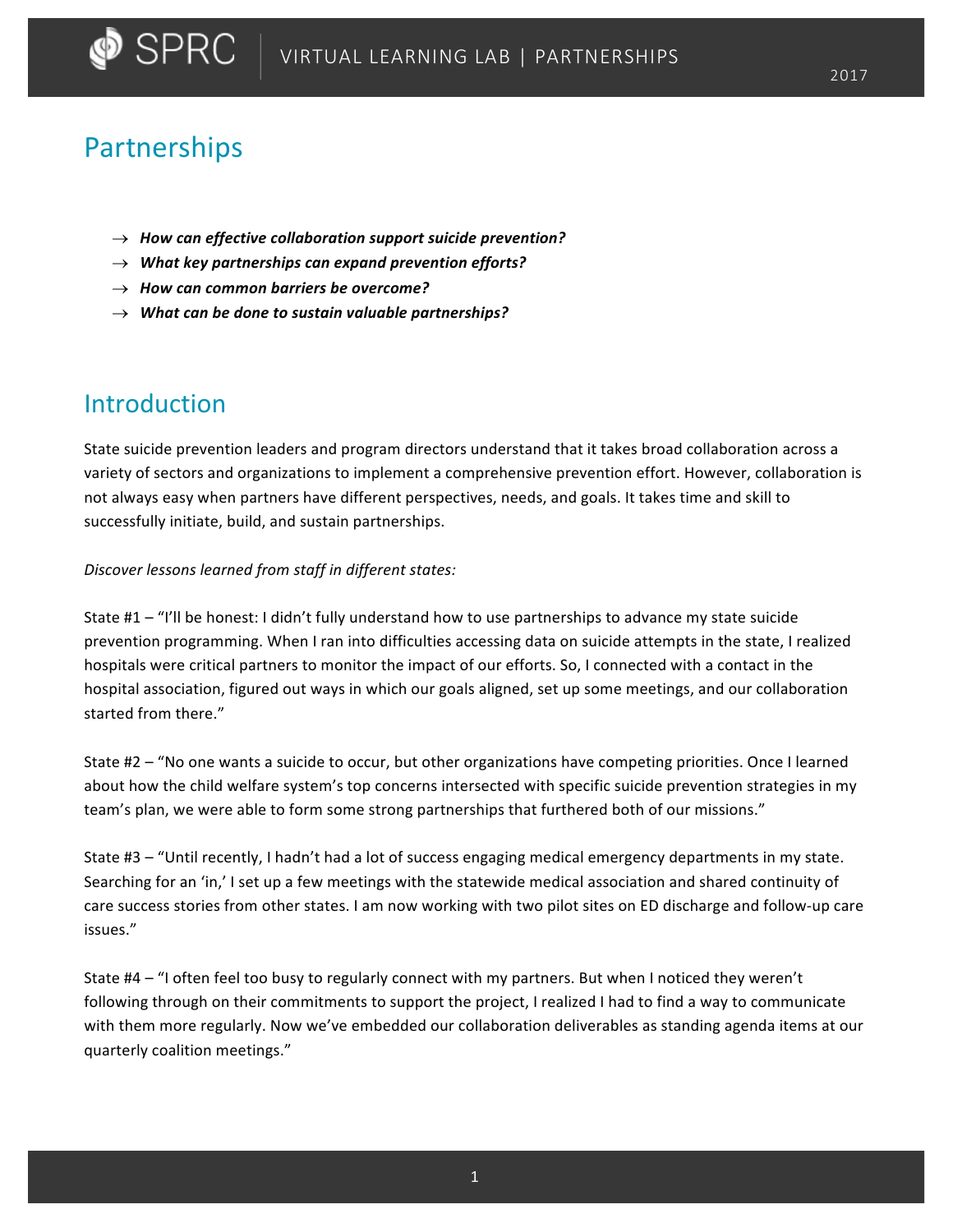Since many resources already exist to support partnerships and collaboration, this module (1) focuses on providing answers to common questions about partnerships for state suicide prevention efforts, and (2) offers strategies for overcoming typical challenges.

*Below are the topic areas covered in this module.* 

**Topic 1: Select the Right Partners** 

 $\blacktriangleright$  SPRC  $\blacktriangleright$ 

- **Topic 2: Engage Potential Partners**
- **Topic 3: Address Institutional Barriers & Obstacles**
- **Topic 4: Sustain Programming through Collaboration**

# Topic 1: Select the Right Partners

When taking on new or expanded suicide prevention initiatives, you will need to involve individuals, agencies, and community organizations that have the right skills, capacity, and access to help you meet your goals. You may need to deepen existing collaborations or find completely new partners to advance your goals, and you will want to be strategic and think through which partners are the best fit for your program needs.

Many state suicide prevention coordinators have found strategic partnerships to advance their goals.

Here are some examples:

- "We partnered with a state-wide interfaith coalition that had strong connections to communities in more than half of the counties in our state. As a result of engaging them, we empowered hundreds of religious leaders to recognize the signs of someone at risk, and connected them with local coalitions and resources."
- "One of our task force committee members sat on the board of a local smartphone app development company. After two meetings about suicide prevention, they offered to help develop a suicide prevention smartphone app for state employees—and they offered to do it pro bono! It's been downloaded more than 2,000 times."
- "We presented to our State Department of Education partners on our new data dashboards on youth suicide in our state. They took immediate action and helped us implement gatekeeper training in school districts. With their help, we reached three more districts than we originally proposed to our funder."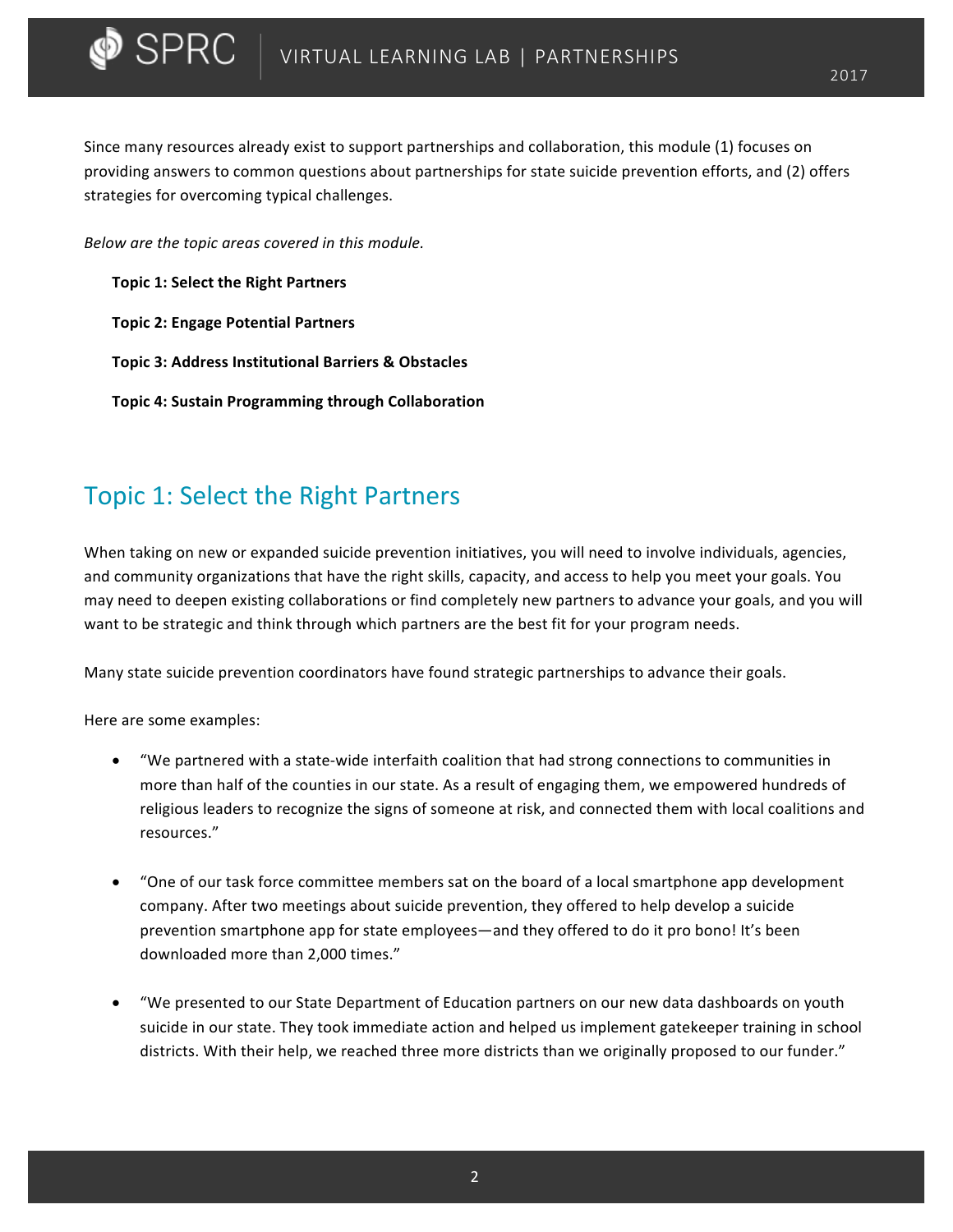*Following are common questions about this topic.*

- $\rightarrow$  How do I know which partners can help achieve my goals?
- $\rightarrow$  How do I bring the right partners to the table?
- $\rightarrow$  How do I prioritize my partnerships?

## How do I know which partners can help achieve my goals?

You will want to partner with organizations or agencies that can help you achieve your suicide prevention aims. Gathering and analyzing information on potential partners can help pinpoint what they can bring to your project. Be sure to keep your specific goals and objectives for suicide prevention in mind as you think about options for collaboration.

Different partners can bring different benefits to your suicide prevention work, including:

### **Skills & Expertise**

- To research a potential partner's skills and expertise, you'll want to ask questions like these:
	- $\circ$  What is the potential partner's subject matter expertise?
	- $\circ$  How does that expertise relate to your program's prevention strategies?
	- $\circ$  Do they have access to data that could help you better understand the issue of suicide attempts and deaths in your state?
	- $\circ$  What services do they provide that could enhance your project objectives?
	- $\circ$  What are the unique or untapped strengths of this partner?

State example: State-Level Media Association

- Has access to major platforms (newspapers, billboards, web, etc.) that reach people in our state
- Is able to reach state and local news media outlets to disseminate specific recommendations for reporting on suicide that have been developed for the media
- Has access to data on which media outlets can best reach particular populations in the state

### **Capacity**

- You'll want to identify partner capacities to determine your partner's ability to support your project:
	- $\circ$  Does this partner have the time and resources to collaborate?
	- $\circ$  Could they influence a different group that's critical to your goals (e.g., hospital association's relationship with local emergency departments)?
	- $\circ$  Do they have the clinical or training capacity to help advance any of your objectives?

State example: Faith-Based Organizations

Serve as a trusted resource in their communities, and could help disseminate information on suicide prevention resources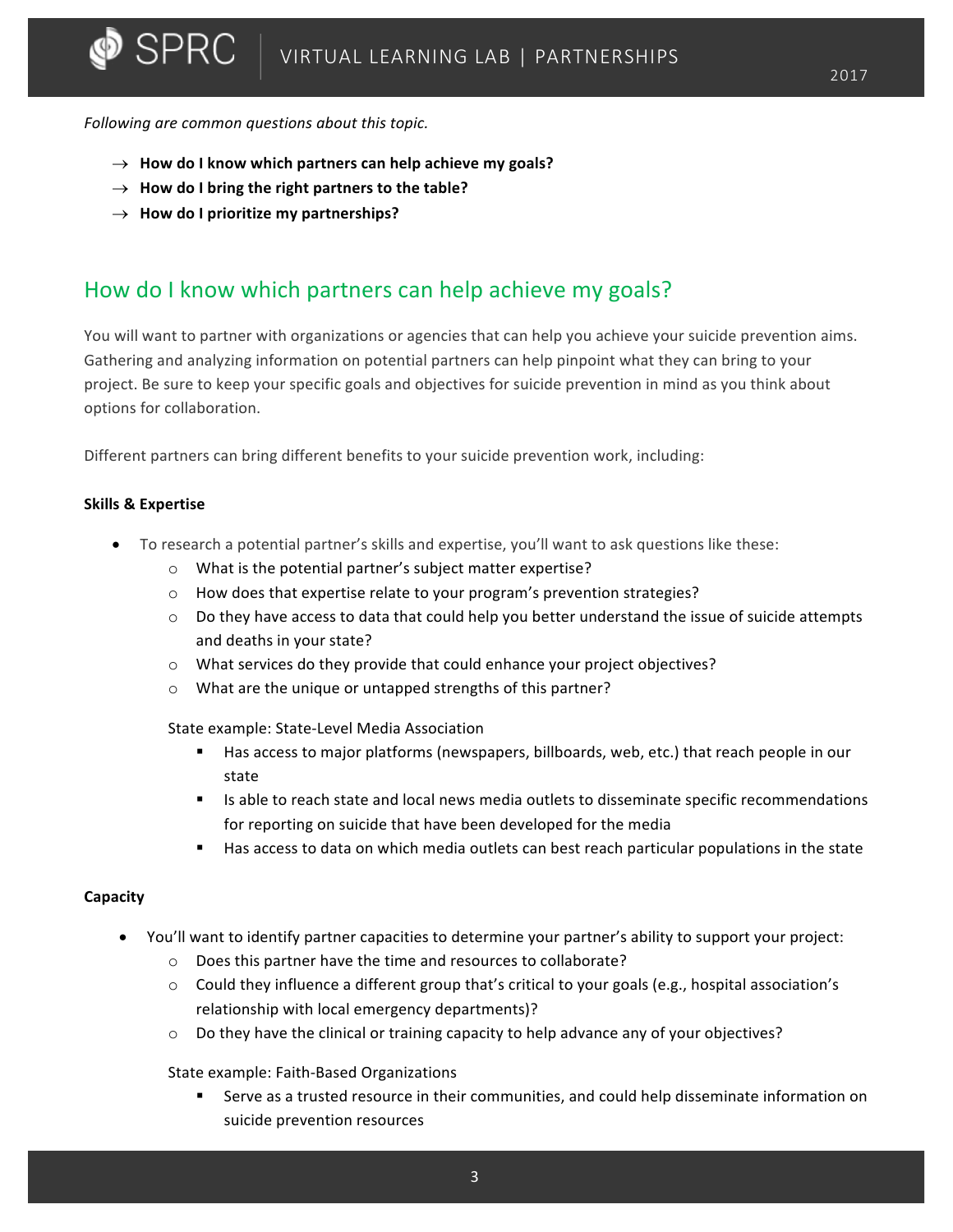# VIRTUAL LEARNING LAB | PARTNERSHIPS

- May come into regular contact with individuals in distress, and could benefit from training on how to support people and connect them to services
- Are connected to families and friends of individuals at risk who may benefit from postvention training and support

### **Access to Others**

 $\blacktriangleright$  SPRC

- Making sure your partner has the ability to influence people at risk of suicide in your state is critical. Ask yourself these questions:
	- $\circ$  Who is served by this partner, and how could that impact my goals?
	- $\circ$  Do they provide direct care services to the populations I'm trying to engage?
	- $\circ$  Which groups do they work with on a regular basis (i.e., other organizations, institutions, or networks that could advance your effort)?

State example: State substance abuse prevention program

- Is connected to groups across the state who may be addressing shared risk and protective factors that relate to suicide prevention
- **•** May be working to reach similar populations (e.g., youth or men in the middle years)
- **■** May have access to relevant surveillance data on shared risk and protective factors

## How do I bring the right partners to the table?

Identifying the "right partners" depends on the scope of your project. To decide on the best partnerships to pursue, you need clear goals and objectives, as well as sufficient information about the potential partners. Then, you can think broadly about how to identify those to engage who can help you accomplish those goals and objectives. 

You may even realize that a few partners may not offer sufficient support to advance your initiative—and that's okay, too.

**Example**: A state identified one of its primary objectives as expanding gatekeeper training and the number of people able to recognize the warning signs in order to connect individuals who are in crisis with care.

Which of the following potential partners align well with the state's objective?

### Emergency Departments

- $\checkmark$  ED staff often engage with people who may be at risk for suicide, as well as people with major risk factors (e.g., suicide attempt, mental health crisis, substance abuse issue).
- $\checkmark$  Emergency department staff are extremely pressed for time and deal with a large number of patients each day. They may not be able to have the longer, trusting conversations that gatekeeper trainings teach.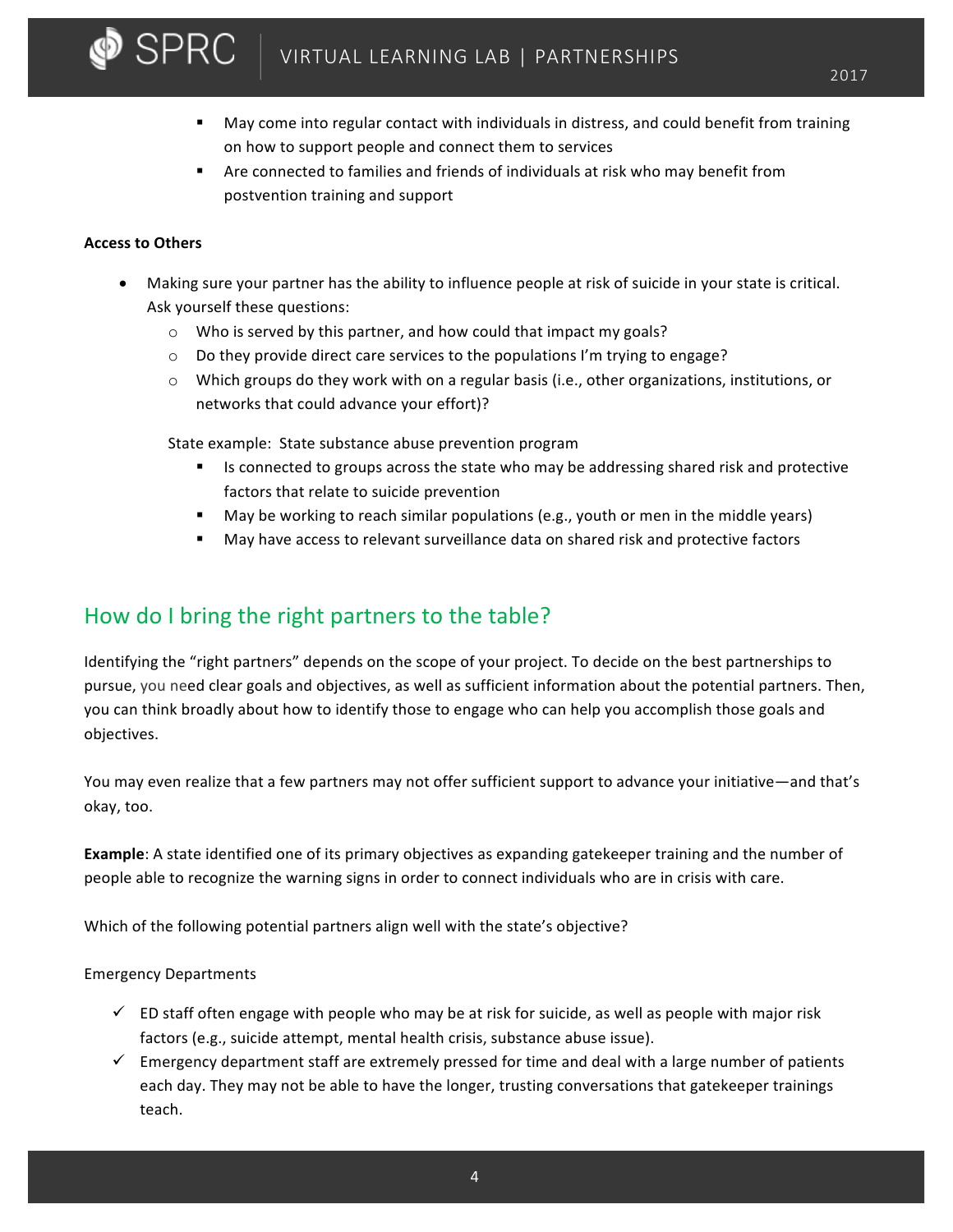**Conclusion:** Emergency departments are *not* the best choice for this objective. However, this partner may be a better fit to help the state achieve other goals/objectives like the following:

- Identify emergency department patients at risk for suicide through brief screening and intervention.
- Improve follow-up when patients at risk for suicide are discharged from the emergency department.

### Community-Based Behavioral Health Organizations

 $\bullet$  SPRC  $\perp$ 

- $\checkmark$  Behavioral health organization staff regularly interact with people at risk, and they are often already trained in patient engagement.
- $\checkmark$  Gatekeeper training could provide helpful skills for frontline office and non-clinical staff in identifying patients who may be at risk.
- $\checkmark$  Gatekeeper training would not be appropriate for clinical behavioral health staff, who would be expected to assess and manage at-risk clients when they are identified.
- $\checkmark$  Some behavioral health organizations are resource stretched, and staff may not have the time to attend longer trainings.

**Conclusion:** Community-based behavioral health organizations *could* be a strong contender to partner for this objective, but it might take a bit more investigation to determine their capacity.

- Consider the separate need to improve clinician skills in assessing and managing suicide risk, as well as evidence-based treatment of suicidality.
- Explore state associations or state departments that can speak to the capacity of this partner or offer additional support for training.

### Department of Education

- $\checkmark$  Suicide is the second leading cause of death among the state's 10- to 18-year-olds. Schools are a key setting in reaching young people in this age range.
- $\checkmark$  The State Department of Education already mandates various types of training for school staff on an annual basis. This provides an existing training infrastructure for building in annual gatekeeper training for school staff.
- $\checkmark$  A state law was recently passed mandating regular education of school staff on bullying and suicide prevention.

**Conclusion:** The Department of Education is a strong partner to help advance this objective.

The state could also possibly work with the Department of Education to:

- Put protocols in place for responding to students who may be suicidal.
- Educate students about how to recognize and respond to peers who may be suicidal.
- Support social-emotional development and problem-solving skill development to protect against suicide.

Inform education systems about the importance of safe messaging and postvention resources.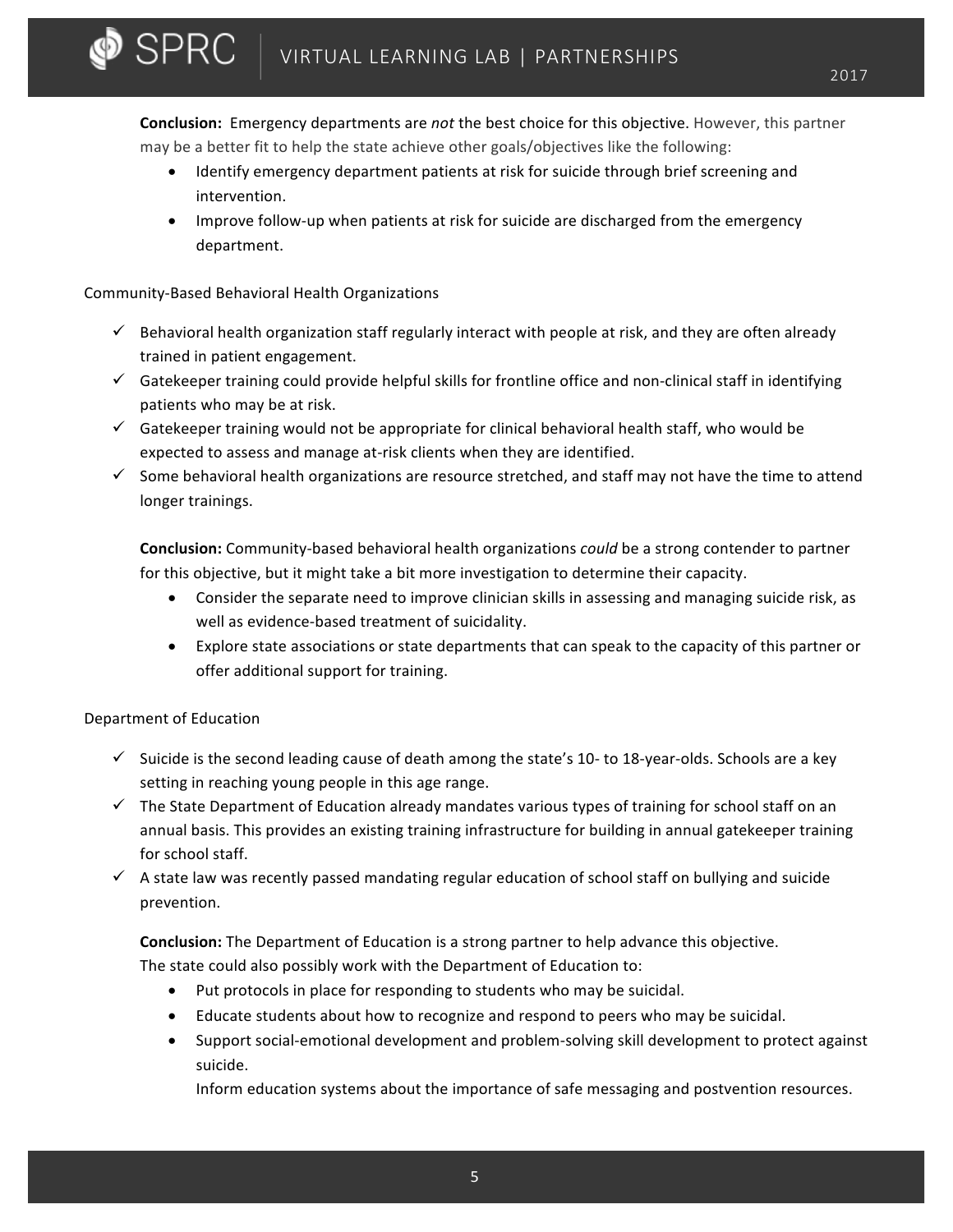## How do I prioritize my partnerships?

 $\bullet$  Sprc

As you know, many partners can help advance your goals and objectives, but you will not have the time or resources to engage them all. By establishing clear criteria related to the immediate needs and long-term goals of your project, you can prioritize potential partners before engaging those individuals or entities. The criteria you decide upon will help you determine the best partner(s) to pursue.

**Example:** One state's objective was to improve care transitions for patients treated for suicide attempts in medical emergency departments and inpatient hospitals. The state created specific criteria to prioritize these partners.

|                    | Criteria #1:<br><b>Stakeholder Support</b> | <b>Criteria #2: Level of Existing</b><br><b>Resources and Capacity</b> | Criteria #3: Feasibility of<br>Implementation |
|--------------------|--------------------------------------------|------------------------------------------------------------------------|-----------------------------------------------|
| <b>Medical</b>     | Several EDs in the state have              | Ensuring continuity of care                                            | Medical ED staff are trained                  |
| <b>Emergency</b>   | expressed concern about the                | for suicidal patients is not                                           | to treat immediate physical                   |
| <b>Departments</b> | high number of patients they               | part of current ED staff                                               | needs and refer individuals                   |
|                    | are seeing with suicide risk.              | training or workflows. In a                                            | out for follow-up specialty                   |
|                    | However, EDs in the counties               | busy work environment,                                                 | care. EDs with embedded                       |
|                    | with the highest suicide rates             | there may be some                                                      | behavioral health specialists                 |
|                    | are less connected with the                | reluctance to incorporate                                              | or ready access to                            |
|                    | state.                                     | additional training                                                    | community health workers                      |
|                    |                                            | requirements or                                                        | may have greater capacity to                  |
|                    |                                            | processes.                                                             | provide care coordination                     |
|                    |                                            |                                                                        | services for the target                       |
|                    |                                            |                                                                        | population.                                   |
| Inpatient          | The Zero Suicide model is                  | Many inpatient hospitals are                                           | Inpatient facilities already do               |
| <b>Hospitals</b>   | gaining traction among many                | already connected to                                                   | discharge planning with                       |
|                    | inpatient hospitals, several of            | outpatient support services,                                           | patients, and have                            |
|                    | whom have begun making                     | such as local behavioral                                               | performance incentives to                     |
|                    | systemic changes to their                  | health organizations or crisis                                         | reduce re-hospitalization in                  |
|                    | workflows for patients at risk             | lines. Therefore, they likely                                          | the month after                               |
|                    | for suicide. One of the seven              | already have some capacity                                             | discharge. Suicide                            |
|                    | Zero Suicide elements is                   | related to care transitions.                                           | prevention care transitions                   |
|                    | follow-up, so there is likely              |                                                                        | could build on existing                       |
|                    | stronger support and broad                 |                                                                        | processes while also                          |
|                    | buy-in for this work in                    |                                                                        | improving hospital                            |
|                    | hospitals implementing Zero                |                                                                        | performance.                                  |
|                    | Suicide.                                   |                                                                        |                                               |

Compare the possible partners. Which one do you think the state selected?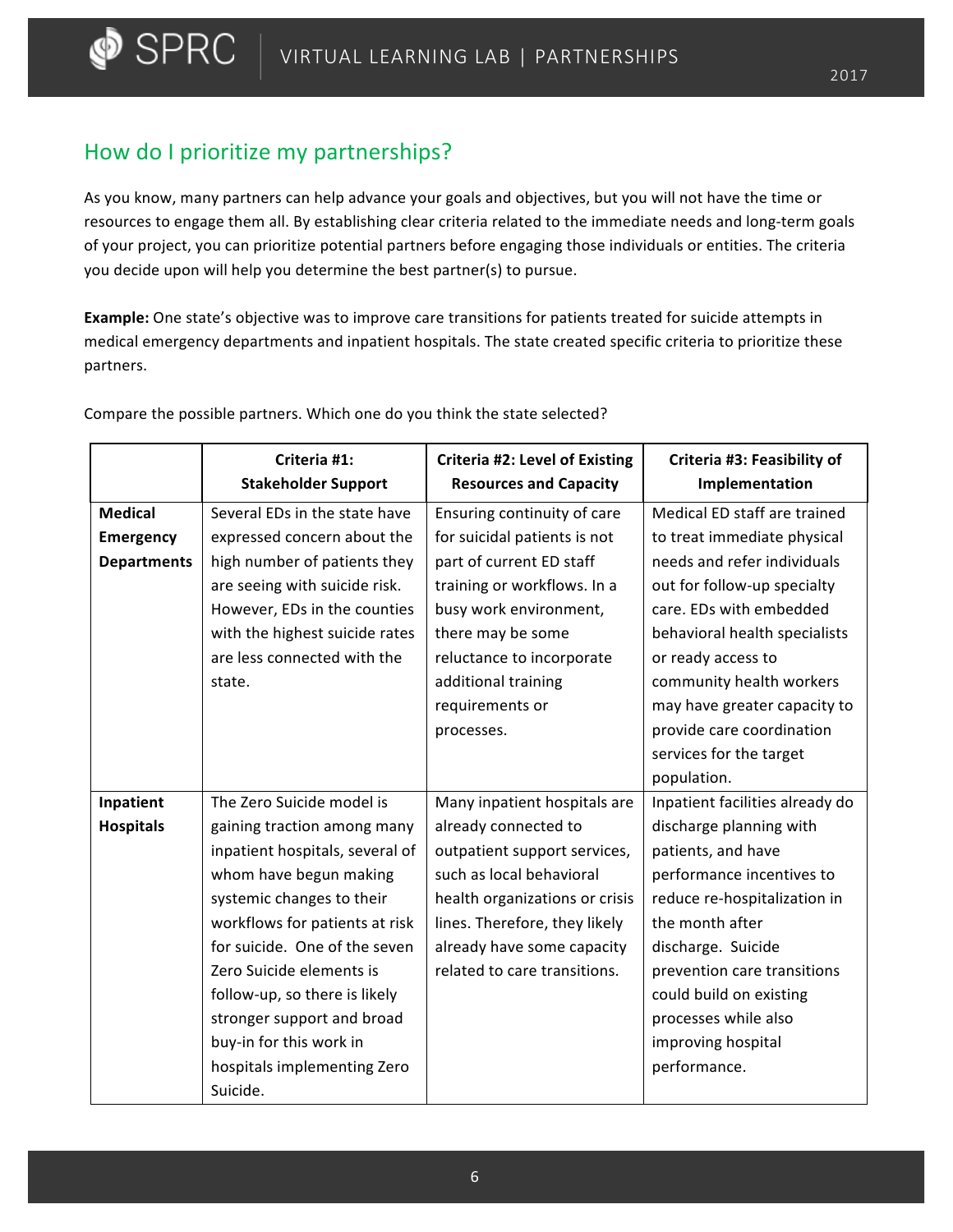**Conclusion:** After applying the state's criteria to these two partners, the state prioritized the care transitions effort with the inpatient hospitals because:

- Inpatient hospital staff have the skills and expertise, capacities, and access to individuals who are at risk.
- Many of the inpatient hospitals are already implementing Zero Suicide and therefore may be more receptive to improving care transitions.
- Inpatient hospitals meet the state's criteria with fewer barriers than the medical EDs.

# Topic 2: Engage Potential Partners

 $\blacktriangleright$  SPRC

One of the most common roadblocks that states encounter involves an underlying assumption that partners share similar goals, and that everyone recognizes suicide prevention as a critical priority. Obviously, no one wants a suicide to occur, but a partner's daily work and long-term goals are likely focused on other priorities. To successfully engage a partner, it's important to take time to learn about their goals and perspectives.

Following are common questions about this topic.

- $\rightarrow$  How can I learn about a potential partner's priorities?
- $\rightarrow$  How can I influence a partner's buy-in?
- $\rightarrow$  What is the best way to frame my "ask"?

## How can I learn about a potential partner's priorities?

Obtaining "inside information" about a partner may seem daunting, but there are several ways to gain insights into a partner's perspective. Consider the informal resources you can access to understand a partner's goals (e.g., a local conference or a friend who works in the department you want to engage). Alternatively, consider the formal resources can you access (e.g., state plans and mission statements). Gathering a breadth of unique information about your partner's work, constraints, and priorities is a critical first step to effective engagement.

Following are examples of potential partners, and the formal and informal sources of information obtained about each one.

### **Example: Juvenile Justice**

A state suicide prevention coordinator needed to gather information about the Department of Child Welfare's juvenile justice work. Before engaging the Department's leadership about implementing suicide prevention protocols in youth-serving facilities, the state coordinator sought specific information to help strengthen her partnership "ask."

7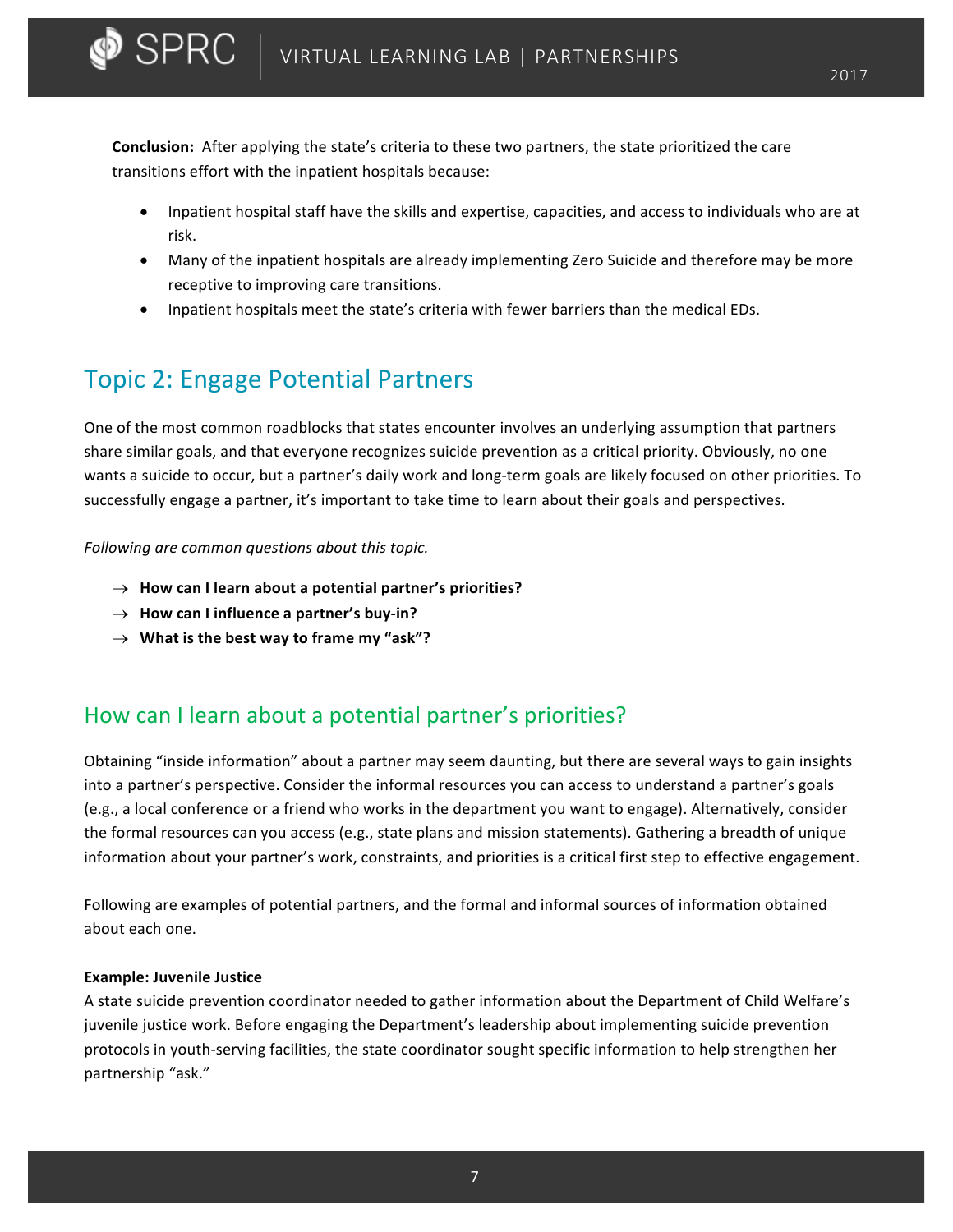#### **Formal sources:**

D SPRC

Juvenile Justice Task Force

The state coordinator found out about a statewide Juvenile Justice Task Force. She then downloaded the task force's annual report, which included specific information about its current work to prevent selfinjury among justice-involved youth. She also reached out to the task force lead to explore joining the group. Doing so enabled her to learn more and establish relationships.

• Local Law School Institute

The state coordinator discovered an institute operated by a local law school focused on juvenile justice issues in the state. She set up a meeting with institute staff to learn more about their findings on current policies and practices with suicidal youth.

### **Informal sources:**

• College Roommate

The state coordinator set up a lunch meeting with her college roommate, who now manages local service systems for families of youth engaged in the justice system. From the conversation, she learned more about key leadership in the state's juvenile justice system and their level of interest in suicide prevention.

• Alternative High Schools

The state coordinator found out more about the network of alternative high schools for students that has engaged with the justice system. Through a connection on the state suicide prevention coalition, she was able to speak with small groups of students and staff to learn more about some of the issues faced by youth engaged in the system.

### **Example: Veteran-Affiliated Groups**

A state suicide prevention coordinator sought to expand the Office of Suicide Prevention's ability to serve veterans throughout the state but was unsure of the best groups or organizations to engage in this effort. So, the state coordinator located some specific information to help direct her work.

#### **Formal sources:**

**State Office of Veterans Affairs** 

The state coordinator set up a meeting with the state VA office to learn more about their current suicide prevention efforts. She learned that the VA is very interested in collaborating with partners to better reach veterans who do not use VA services.

• Local VFW

By consulting with coalition members, the state coordinator identified a Veterans of Foreign Wars (VFW) chapter in a remote part of the state that is interested in suicide prevention. She contacted the group and found out that they want to implement gatekeeper trainings for all of their members.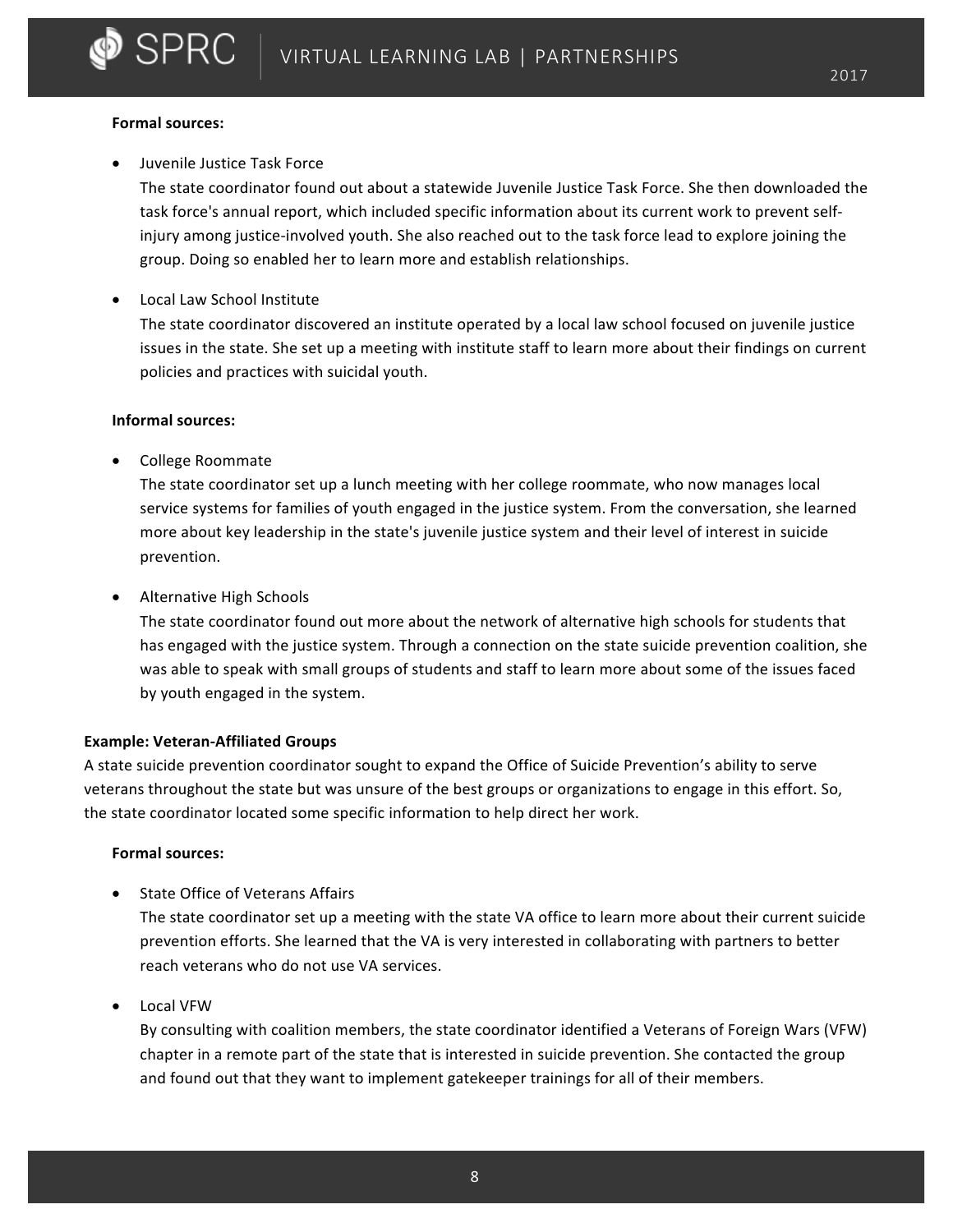#### **Informal sources:**

**SPRC** 

**Health Department Connection** 

The state coordinator mentioned to a friend in the epidemiology section of the state health department that she was looking into suicide prevention among veterans. The friend mentioned a state-level team looking at behavioral health for service members, veterans, and their families before offering to make an introduction to the group chair.

• Primary Care Association

The state coordinator mentioned her work with veterans to her primary care doctor at a routine appointment. The doctor mentioned that the Primary Care Association in the state is very interested in improving cultural competence to better serve veterans.

## How can I influence a partner's buy-in?

After gathering information about a potential partner from formal and informal sources, consider what you've learned about the partner's priorities and whether they overlap with your own goals. Identify how a partnership could complement and support their work. To influence a partner's buy-in, recognize and focus on "what's in it for them."

### Gather Information about Partners' Priorities >> Cross Check with Your Goals >> Identify "What's in it for them"

**Example:** Mary, a state suicide prevention coordinator, wants to improve identification and referral of older adults at risk of suicide in primary care settings. She has identified a large health care organization with a focus on primary care and serving mainly older adults as a priority partner. See how Mary used this process to influence the partner's buy-in.

### **Gather Information about Partners' Priorities**

Based on information Mary gathered about this organization, she identified several priorities:

- Improve patient outcomes
- Ensure patient health and safety
- Ensure financial health of the organization
- Develop compassionate and competent staff
- Integrate services better with behavioral health
- Reduce costs through preventive measures

### **Cross Check with Your Goals**

Mary compared the partner's priorities with her goal to find overlaps. For example:

- Health Care Organization Priority Goal: Improve patient outcomes
- Mary's Priority Goal: Improve screening and referrals for people at risk of suicide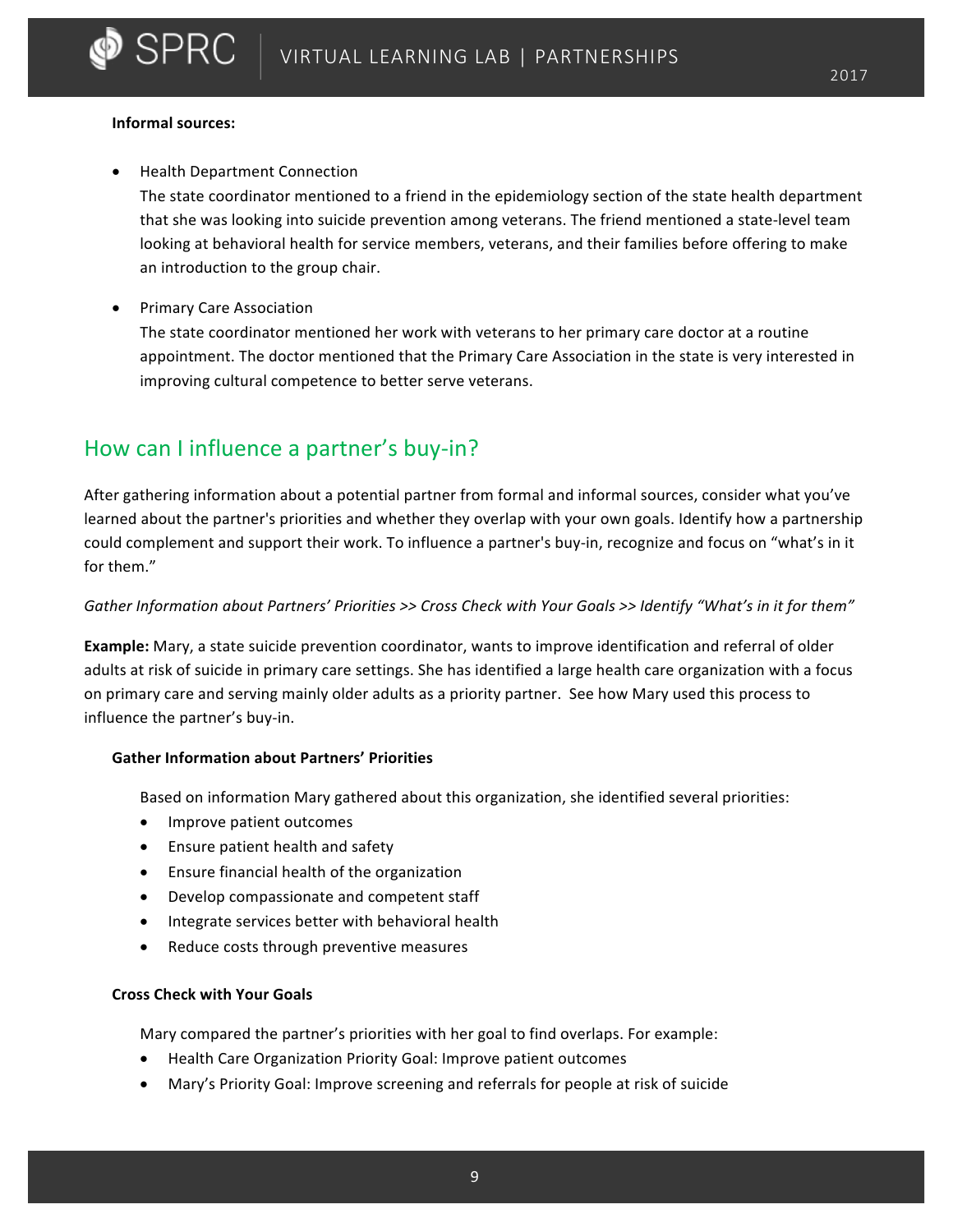• Overlap: Ensure all staff are knowledgeable about resources to improve the efficiency of the care transitions process.

Mary went through this process to cross check her goals with all of the identified priorities of the potential partner. Based on the overlap, she **prioritized four goals** that she will be focusing on to develop a pitch for the health care organization.

### **What's in it for them?**

 $\bullet$  SPRC

For each priority below, see how Mary could influence their buy-in.

| <b>Health Care Organization Priorities</b>          | How to Influence Their Buy-In                                                                                                                                                                                                           |
|-----------------------------------------------------|-----------------------------------------------------------------------------------------------------------------------------------------------------------------------------------------------------------------------------------------|
| Improve patient outcomes                            | Mary's project could support referrals of patients at risk for<br>suicide and could facilitate data-sharing agreements between<br>the organization and mental health providers to provide<br>feedback on outcomes of referred patients. |
| Ensure patient health and safety                    | Mary's project could train frontline and clinical staff in<br>screening and risk identification and could also help them to<br>build appropriate policies and protocols for flagging and<br>referral.                                   |
| Integrate services better with<br>behavioral health | Mary could use her existing connections and departmental<br>influence with behavioral health providers to set up initial<br>dialogue on better integrated services.                                                                     |
| Reduce costs through preventative<br>measures       | Mary could provide technical support around how suicide<br>prevention can be tied to quality improvement measures and<br>could also offer data on patient outcomes of clients referred by<br>the organization for suicide care.         |

# What is the best way to frame my "ask"?

Partnerships are more successful if a partner knows how they'll also benefit from the effort. Develop a short (five-minute) "ask" or elevator speech when you first approach a partner. Explain clearly what you want them to do and how those activities make sense based on their perspective and priorities.

**Example:** Betsy, a state suicide prevention coordinator, is working on improving care transitions for patients at risk for suicide when they are discharged from EDs. After gathering information about a large hospital system in her state, she determined that the ED administrator would be the best person to engage, as she oversees all hospital ED services, workflows, and training initiatives.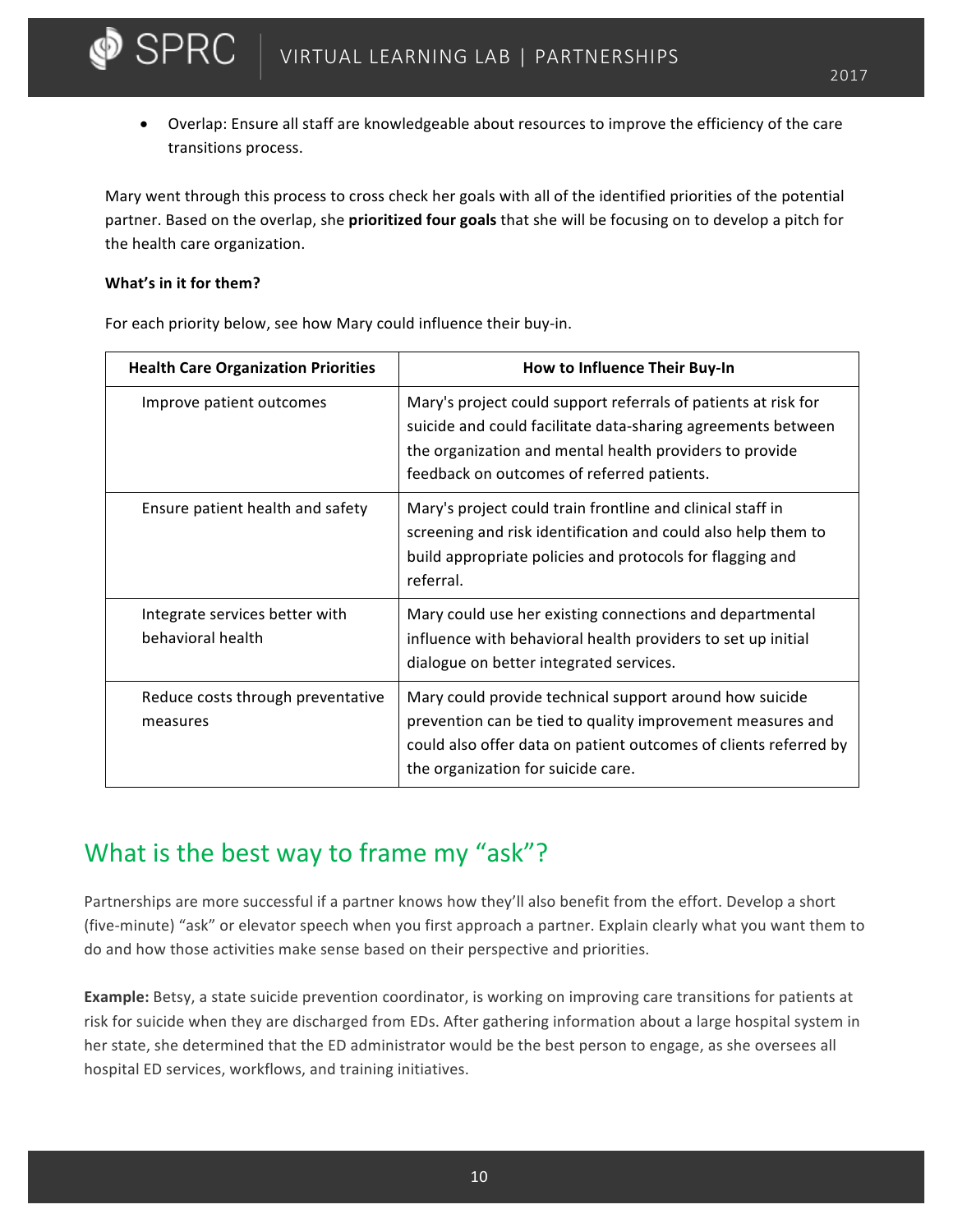Which of the following options is the strongest way for Betsy to frame her "ask"?

 $\bullet$  SPRC  $\perp$ 

**Option 1:** "As part of our state's effort to reduce the number of suicide deaths, we want to improve care transitions for patients treated for suicide risk when they're discharged from the ED. Would you be interested in partnering on this effort?"

**Conclusion:** Although this "ask" ties in with the state's goals, it does not explicitly acknowledge the ED's perspective and priorities or how the ED would benefit from the partnership.

**Option 2:** "As part of our effort to reduce the number of suicide deaths in the state, we want to improve the care for those at risk of suicide when they are discharged from local EDs. What are your priorities and how can we partner to reduce the number of patients who are readmitted to your hospital for suicide attempts?"

**Conclusion:** This option is okay, but it is not the strongest option. While Jan inquires about the ED's priorities, this approach might inadvertently indicate that she hasn't taken time to consider the ED's needs in advance. In addition, Jan's inquiry puts the burden of identifying opportunities for improvement on the ED manager, possibly causing her to perceive the partnership as too much work.

**Option 3:** "Suicide risk is highest for at-risk patients within 30 days after discharge from an ED. So better patient supports can improve health outcomes and reduce re-hospitalization. We know that you and your staff are busy, but we also know that you see many patients with mental health needs. We have proven programs that address the problem. Can we find a time to meet with you to discuss how we can support your efforts to engage these patients?"

**Conclusion:** Yes, this is a strong option since it acknowledges the ED's perspective and priorities. In addition, it provides data that is important to both the state and the ED, and focuses on how the partnership would support the ED.

## Topic 3: Address Institutional Barriers & Obstacles

Obstacles related to organizational infrastructure and culture can complicate a partnership, particularly around a sensitive issue such as suicide. For instance, some organizations may be reluctant to collaborate on collecting or sharing data related to suicide for fear of it reflecting poorly on their organization. Other times, partners may be within bureaucratic organizations, where multiple approvals and formal agreements are required for any collaboration.

Following are common questions about this topic.

- $\rightarrow$  How can I address obstacles to accessing data?
- $\rightarrow$  What if my partner has limited time and resources?
- $\rightarrow$  How can I address misperceptions and organizational cultural barriers?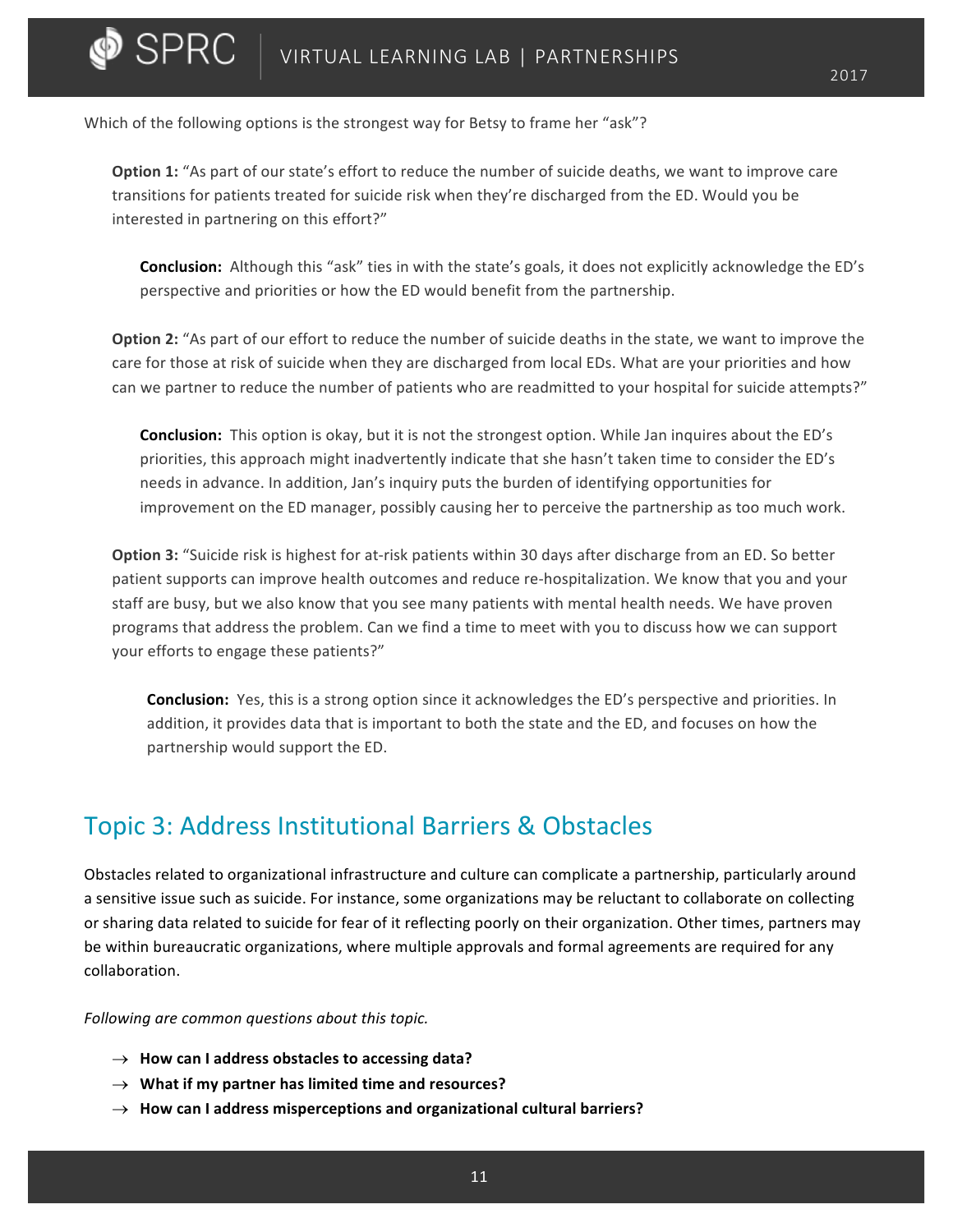## How can I address obstacles to accessing data?

Agencies and institutions, such as public health or law enforcement, routinely gather data that could help you better understand suicidal behaviors in your state or community. However, one of the most challenging aspects of suicide prevention partnerships often involves access to data.

Once you identify key data keepers, it's important to present a compelling case for why they should share data with you and directly address any potential barriers to data sharing. Plan what you will say in advance, and be sure to tailor your case to the particular interests of each data keeper you encounter.

The following strategies can help make your case and address common obstacles to data sharing.

### **Articulate the Need**

- Potential obstacle: Some agencies and groups don't routinely share data publicly, and may not fully understand how it can be used for prevention.
	- $\circ$  Strategy: Explain how the partner's data can help your suicide prevention efforts be more effective.
	- $\circ$  Example: Child fatality review teams are tasked with applying their findings into prevention efforts but often aren't connected to the right partners. Suicide prevention programs offer a great opportunity to use the data.

### **Gain Buy-In & Support**

- Potential obstacle 1: Sharing data takes effort—systems may not talk to each other, information may be captured by hand, and data might not be in an easy-to-use format.
	- $\circ$  Strategy 1: As much as possible, make the process easy for your partner.
	- $\circ$  Example: You can prepare and regularly share graphic data reports with your partner that can be used to help advance their priorities and goals.
- Potential obstacle 2: Sharing data involves some degree of risk, both around the privacy of individuals affected by suicide and the reputation of the group sharing the data.
	- $\circ$  Strategy 2: Outweigh the risk with benefits: explain how your prevention efforts—and the data keeper's contribution to those efforts—will benefit their goals and the people they serve.
	- $\circ$  Example: Prepare and regularly share graphic data reports with your partner that they can use to inform and advance their priorities.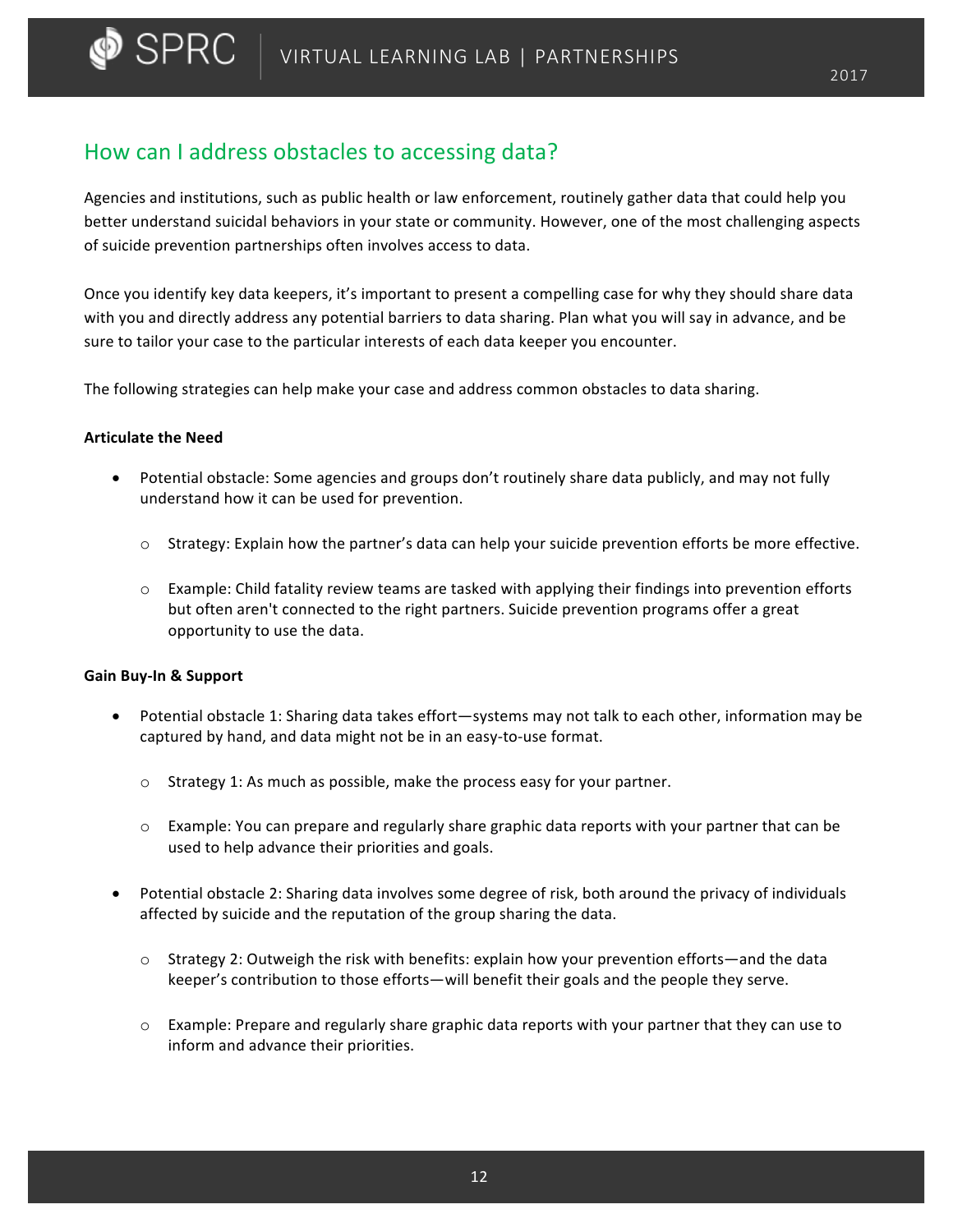#### **Provide Clarity & Reassurance**

 $\blacktriangleright$  SPRC

- Potential obstacle: Some organizations may be concerned about violating privacy regulations by sharing data and fear they could be liable.
	- $\circ$  Strategy 1: Offer to enter into a more formal data-sharing agreement or memorandum of understanding that will ensure the data is protected and confidentiality maintained.
	- $\circ$  Strategy 2: Provide clarity related to HIPAA and other privacy laws about what, why, and how data *can* be shared.
	- $\circ$  Example: Provide staff training on enrolling patients into a follow-up program to ensure staff provide clarity to patients and families about how any personal data will be used.

#### **Be Transparent**

- Potential obstacle: Agencies want to be assured that their data won't be misinterpreted or misrepresented. And they don't want to be surprised!
	- $\circ$  Strategy 1: Describe upfront how you will (and won't) use the data, and be prepared to fully address any concerns. Keep in mind that some agencies may want to review any products you create with their data prior to their release (e.g., fact sheets, reports).
	- $\circ$  Strategy 2: Establish formal agreements/memoranda of understanding (MOUs) with specific provisions to protect data provided by stakeholders.
	- $\circ$  Example: Develop an MOU that clarifies that all data will be securely stored and not shared in public domains such as filing systems or publically accessible online servers.

## What if my partner has limited time and resources?

Lack of time and resources are some of the most common partnership challenges. Collaborators often have good intentions, but they may not have the time to follow through or fully engage in a partnership as a result of competing demands and other limitations.

While these barriers are real, you may be able to find ways to continue the collaboration (i.e., reducing the scope requested of the partner or offering other resources and supports to allow the partner to continue their involvement at an appropriate level).

**Example:** One state had to overcome time and resource barriers to continue collaboration with a crisis center.

#### **Past collaboration**

The state previously collaborated with a large crisis center to implement follow-up services for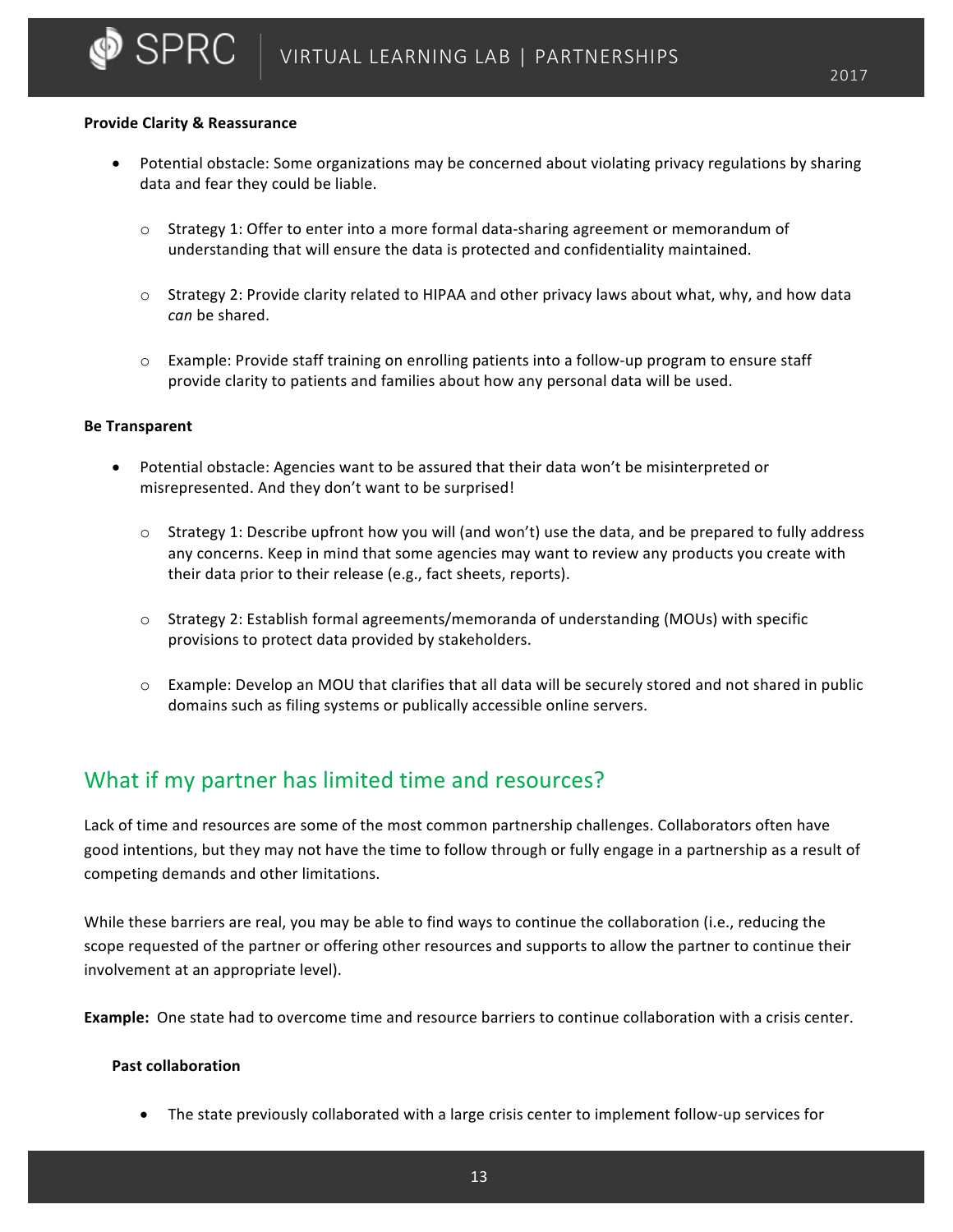patients discharged from psychiatric emergency departments.

The state provided technical assistance to help the crisis center build and improve its follow-up program capacity.

**New barriers:** Collaboration stopped due to crisis center budget cuts

• The crisis center lost two major grants and came to the state Office of Suicide Prevention to say they were not able to continue the same follow-up program due to their reduced capacity.

### **Overcoming barriers:** New commitment to the partnership

• The state connected the crisis center with the state suicide prevention coalition, which often engages private sector stakeholders to raise funds for suicide prevention.

## How can I address misperceptions and organizational culture barriers?

Different partners can have very different styles and ways of interacting, down to the language they use to describe their work or how they engage with people at risk. They may even think differently about the best approaches to prevent suicide deaths. Knowing about these differences up front can help you frame your collaboration request differently so that your partnership will be more likely to succeed.

### **Some possible strategies**

 $\bullet$  SPRC  $\perp$ 

- Learn more about the language your partner uses. Try to speak their language when meeting with them.
- Seek to understand their values or initiatives—and where they overlap with your own.
- Probe partners for any misunderstandings about the intention of your work, and correct these misperceptions.

**Example**: A state wants to use the best language and framing to reduce possible cultural barriers in partnering with a local gun shop.

How would you start the conversation with the gun shop owner if you were the state representative? See the gun seller's reaction and the outcome to two different approaches.

### **Approach A**

State Rep: "With the number of suicide deaths in our state increasing, we've begun working with a diverse set of partners in various communities to address this issue. Since you're a leader in our community, we'd love for you to help us teach people how to remove lethal means from their homes."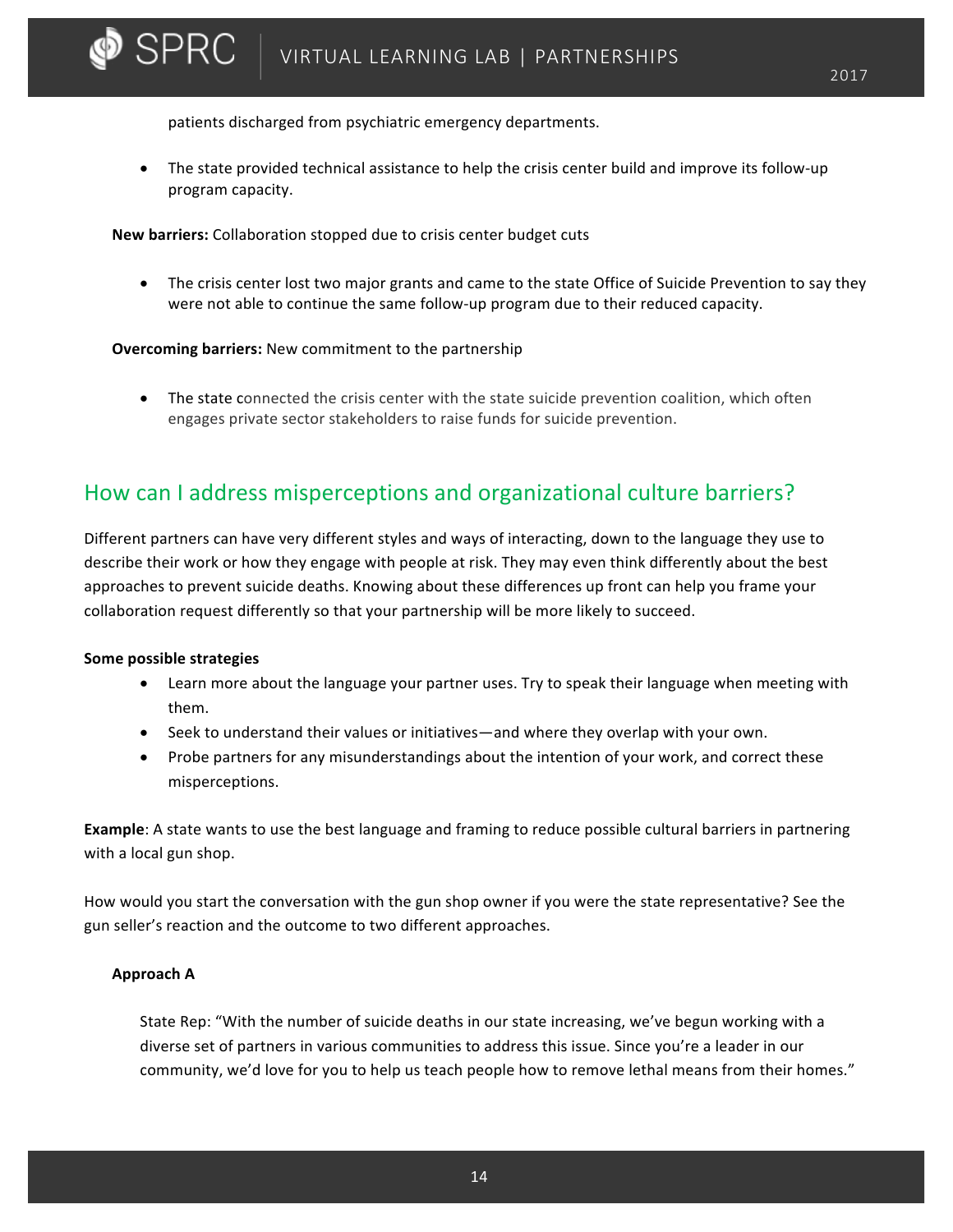Gun Shop Owner: "Hm. I worry about that. It sounds like you're proposing limiting my customers' legal right to access and bear arms. Are you trying to promote gun control? I'm just not sure there's anything I can do to prevent suicide. You should talk to someone else about this..."

**Outcome:** The gun shop owner interpreted the state's suicide prevention effort more broadly as a guncontrol initiative and not as an approach to safe gun use.

#### **Approach B**

 $\blacktriangleright$  SPRC  $\perp$ 

State Rep: "These data charts I am sharing with you show that suicide deaths in our state are increasing, and you can see that over 55% of people who died by suicide last year used a gun. We are working on a gun safety initiative to help build awareness in the gun-owning community about how to keep each other safe in times of crisis. Since you have a direct relationship with local gun owners and encourage them to think about safety, we're hoping you would be interested in working with us to reduce suicide deaths by firearm in our state."

Gun Shop Owner: "Of course. We are firm believers in safety and education. As long as this work doesn't affect my customers' rights to own firearms, I'd be happy to explore this further."

State Rep: "Wonderful. We're confident you can really help us truly make an impact."

**Outcome:** This conversation resulted in a strong start to the partnership because the state approached the gun shop owner keeping in mind his perspective and goals, and used data to show how his work is tied into the issue of suicide. The state went on to help him install flyers and implement gatekeeper training to help staff recognize the signs of someone at risk.

# Topic 4: Sustain Programming through Collaboration

Just as it's not always easy to initially involve partners in your suicide prevention efforts, it can be equally challenging to get prevention efforts "baked into" partner systems, habits, and culture so that these activities can be sustained. To build partners' ownership of the work and their investment in continuing it, it's important to find specific ways you can formalize their engagement. When your partners effectively embed prevention practices into their work, your efforts can continue beyond a limited initiative or funding period.

Following are common questions about this topic.

- $\rightarrow$  What strategies can help me maintain the relationship?
- $\rightarrow$  What can I do to formalize my partnerships?
- $\rightarrow$  What do I do when my partner experiences major changes?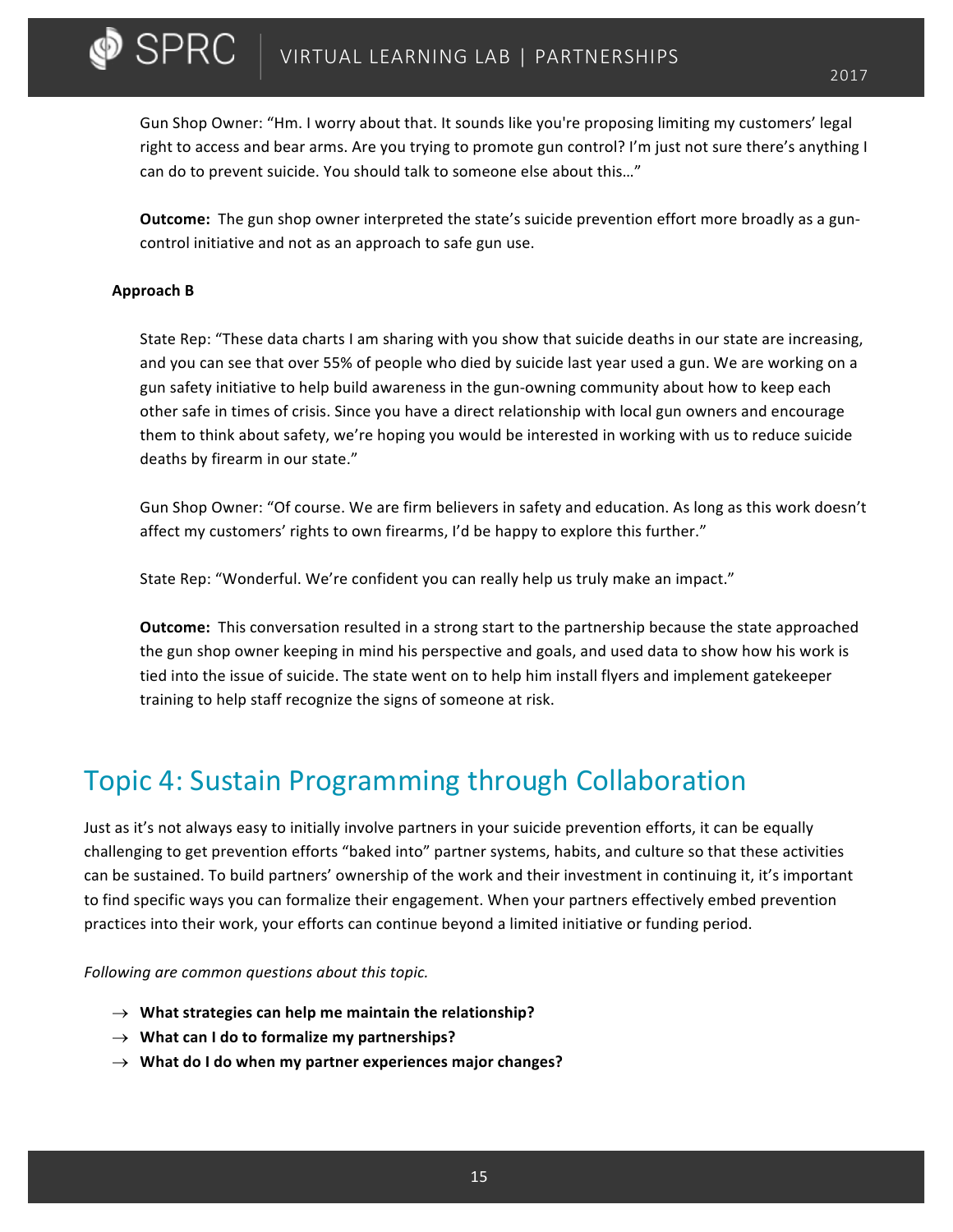## What strategies can help me maintain the relationship?

 $\bullet$  SPRC  $\perp$ 

It can be challenging to keep partners engaged over the long term due to competing demands, stretched resources, or leadership and staffing changes—or a combination of all three! It's important to consider how you will keep partners informed about overall progress and how they can stay involved. Engaging in specific ways related to key achievements and next steps is an essential element in maintaining buy-in from your partners and their leadership.

Following are examples of how some states maintained engagement with their partners.

- To ensure partners stay abreast of activities and accomplishments, one state launched a new enewsletter to highlight progress, partner contributions, new opportunities, and upcoming activities. The newsletter's readership quickly grew, and it became a tool for partners to make the case for ongoing collaboration.
- Another state created a website that featured training opportunities, coalition meeting minutes, and links to social media, etc. This strategy proved an effective way to share information with the state's network, as well as to highlight partner contributions and perspectives to the group through regular guest blog posts.
- Some state suicide prevention coordinators schedule their informal time together with key partners. During this time, they intentionally inquire about new initiatives and listen for any significant changes in partner staffing, policies, or major goals that might affect the collaboration.
- Several states use quarterly "partner calls" to share updates on prevention work. These calls effectively ensure partner participation because they consistently offer partners opportunities to share updates about their latest work and new projects.
- For more important or larger collaborative efforts, many states develop memoranda of understanding or other formalized agreements with their partners. This work helps to solidify expectations and ensures that both parties have agreed on their respective contributions toward shared goals.
- Several states host annual conferences or other partner appreciation events. These events don't need to be long or overly complex to provide time and space to celebrate program progress and identify how partners want to contribute to future activities.
- If a formalized agreement exists with partners, states may also find it important to regularly check in on the progress of the work and their partners' engagement. By setting up an annual or semi-annual review of your formalized agreement, you can identify challenges or modifications that can help you maintain a strong partnership.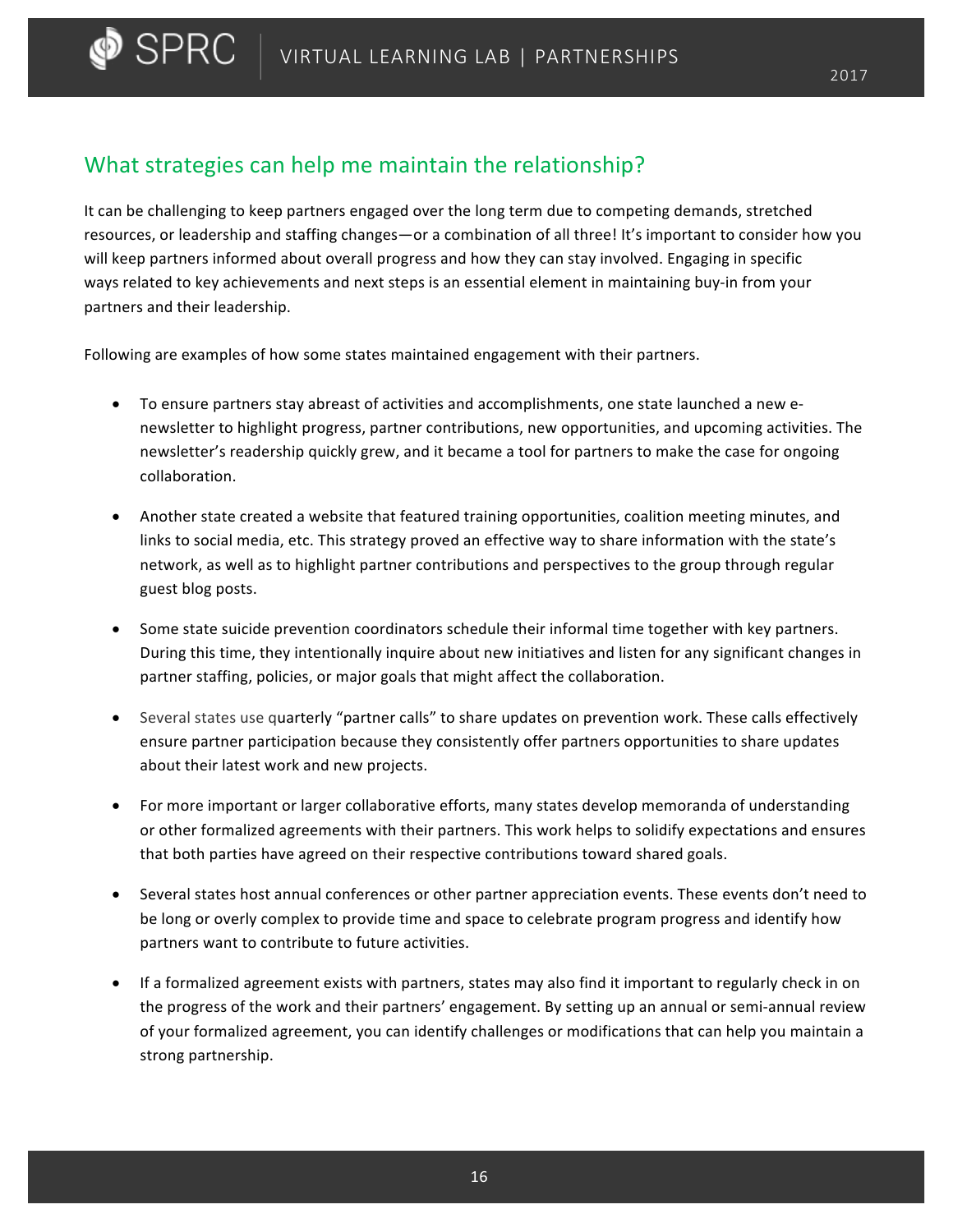## What can I do to formalize my partnerships?

There are various approaches you can consider to formalize prevention work with partners. These strategies can support continued suicide prevention work even when a funding cycle or specific initiative ends. In some cases, you may realize you need different partners to sustain an effort than you did to launch it. Although not every partnership can be formalized, identifying the appropriate ways to "bake in" partners' key suicide prevention functions is critical. Possible approaches include formal agreements, standing coalition or task force membership, or regular standing meetings with the partner.

Below are a few different approaches to formalize a partnership. States are most successful when they prioritize partners who are most critical for sustaining their efforts.

### **Formalized Agreements**

Establishing a formal agreement (e.g., memorandum of agreement) between your agency and a partner is one way to "bake in" the critical activities your partner contributes for suicide prevention.

How can *formal agreements* promote sustainability? Formal agreements can be time- and labor-intensive on the front end, but they allow you and your partner to identify the specific activities and work to be maintained in the future. Since they are legally binding, these documents can serve to help sustain partnerships when/if core staff or leadership change.

### **Coalition Engagement**

Inviting a partner organization to serve as a standing member of your coalition or task force more formally engages this partner in your prevention activities**.**

How can *coalition engagement* promote sustainability? Coalitions typically meet on a regular basis and include other stakeholders that can prevent suicides in the state or a community. And in the event that a partner experiences staff change, the expectation would be for that organization to continue participating with a replacement representative.

### **Regular Meetings**

Even something as simple as scheduling a regular or reoccurring meeting with a partner can help to sustain collaboration.

How can *regular meetings* promote sustainability? By meeting regularly and with purpose, the partnership work becomes an expectation of "how we do things" and "how we collaborate." These meetings can strengthen your partnership and highlight challenges or opportunities moving into the future.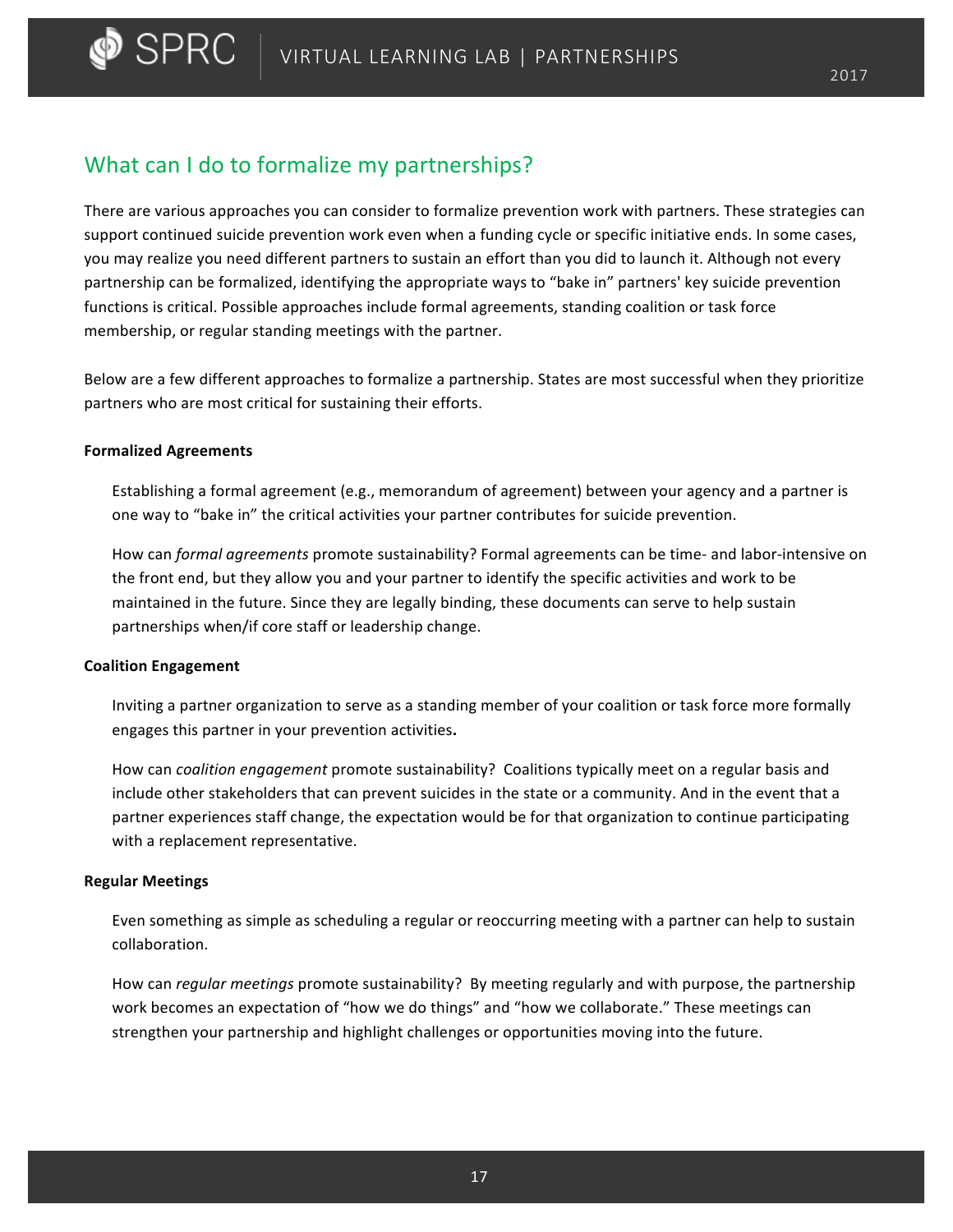## What can I do when my partner experiences major changes?

You partner's goals, mission, or leadership will eventually change. When that happens, you'll need to reevaluate and reframe the partnership. If your collaborative efforts were successful and your partner felt valued and engaged, there are likely ways you can maintain a collaborative relationship in the future. Or you and your partner may decide to stop activities for the time being and revisit at a later time.

**Example:** Greg, a state suicide prevention coordinator, experienced some major shifts with one of his most critical partners, the State Department of Behavioral Health (DBH). Explore how Greg might handle these changes. 

### **Leadership Change**

Larry and Joan, the two key DBH staff involved in DBH's suicide prevention, have decided to retire. Greg is concerned that this staffing change will diminish recent progress in increasing care coordination between emergency departments and community mental health providers in rural parts of the state. What should Greg do to continue the care coordination efforts?

 $\circ$  Find a new partner to take on the work

Greg could explore engaging a different partner to advance care coordination. But he recognizes that it will be difficult to find organizations with the same level of access and authority to make significant progress within the state's mental health system. **Conclusion:** This is probably not the best choice.

 $\circ$  Work with DBH leadership

Greg could get connected with DBH leadership to discuss the project and major accomplishments. Unfortunately, with Larry's and Joan's departures and other changes occurring at DBH, the director is unavailable for several months. **Conclusion:** This is probably not the best choice.

 $\circ$  Seek Larry and Joan's guidance

Greg could work with Larry and Joan before they retire to better understand the transition process within the DBH. With this approach, he can help guide DBH's transition documents, and identify other key DHB staff to participate on partner calls during the hiring process. **Conclusion:** This is probably the best choice for Greg moving forward.

### **Mission Change**

Over the summer, the DBH commissioner mandated the department to shift its focus almost exclusively to substance abuse treatment and prevention. DBH staff are feeling stretched by the new work. On a partner check-in call, they seemed uncertain about whether they could continue their suicide prevention activities. What might Greg do to maintain his partnership with DBH?